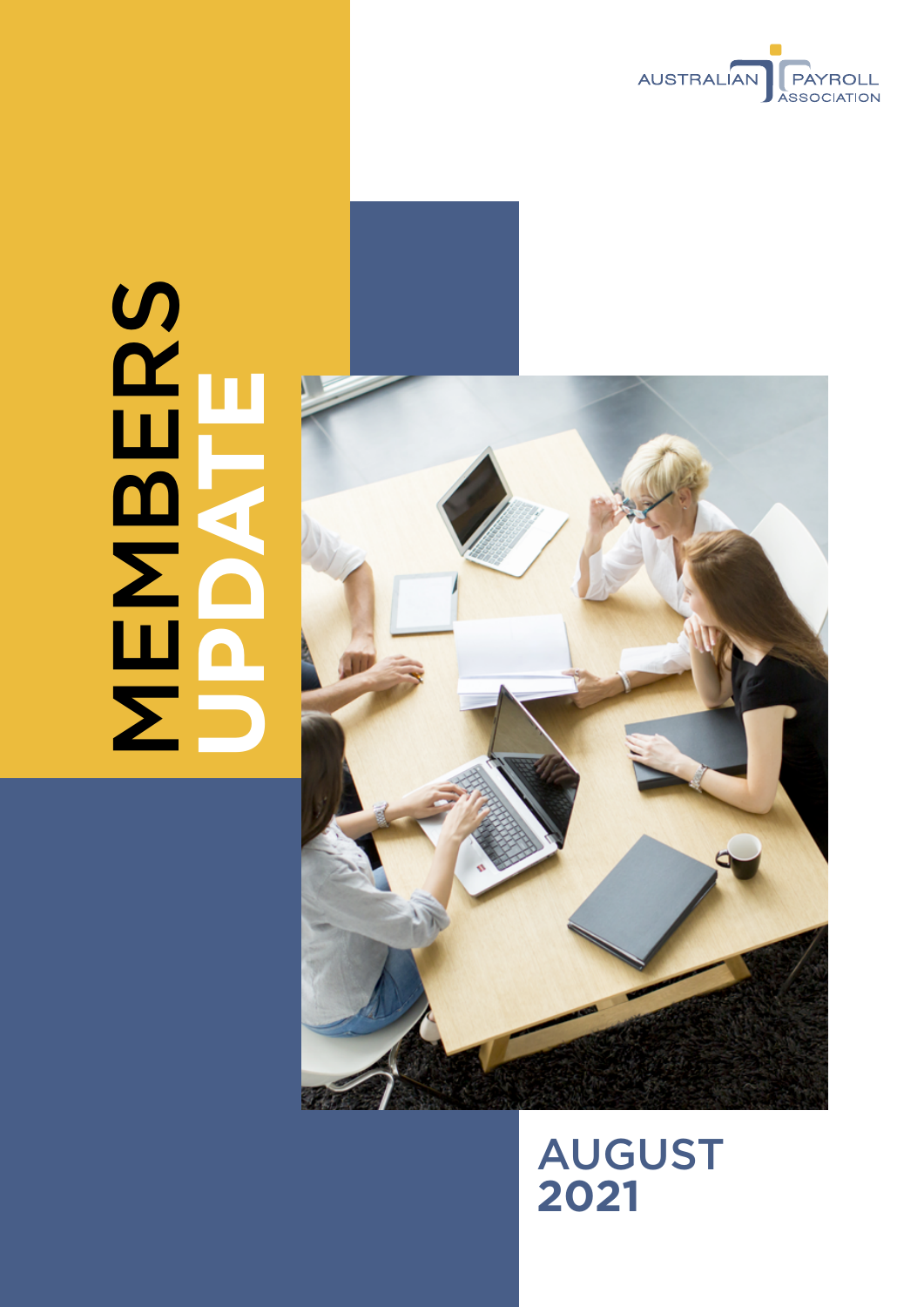

#### In this month's members update we look at:

- The Members Area Calculator updates
- General Retail Award Part time employees
- Payroll Tax Based on where the employee performs the work
- NSW payroll tax deferral 2021
- Victorian Long Service Leave
- Time off instead of payment for overtime
- **Email payroll queries**

#### **Welcome to the August 2021 member's update**

On the 16th of July we all celebrated National Payroll Day, we hope that you all celebrated in one way or another, even though many of us were in lock down.

This month we have updated our payroll calculations that can be found on the Members page of our website. These includes the Redundancy and Marginal tax calculator. We also look at some queries that have been reoccurring over the last few weeks.

Lastly, to make it easier to contact us we have updated our helpdesk query section for our Members in the Members Portal.

## Members Area – Calculator update

In our members area, we have updated our calculators for the new financial year. This includes the Redundancy calculator,Salary packaging worksheet, and marginal tax calculation for unused leave on termination

#### Go to the Members Area > Calculators

| Membership<br>Corporate                       |                           | <b>WELCOME TO OUR KNOWLEDGE PORTAL</b>                                                                 |
|-----------------------------------------------|---------------------------|--------------------------------------------------------------------------------------------------------|
| Overview                                      |                           | In this area you will find many resources to help your payroll operation. If you have any questions or |
| Resources                                     | ۰                         | would like to recommend content to add to this area please contact us via our help desk.               |
| Calculators                                   | $\boldsymbol{\mathsf{x}}$ | <b>NOTICE BOARD</b>                                                                                    |
| Pay Rates                                     | ÷                         |                                                                                                        |
| Salary Packaging worksheet effective 01/07/21 | $\rightarrow$             | WATCH THE LATEST MEMBERS WEBINAR                                                                       |
| 2021-22 Redundancy Template                   |                           |                                                                                                        |
| Unused leave marginal tax calculation on      | ÷                         |                                                                                                        |

# General Retail Award – Part time employees

The Fair Work Commission has recently handed down a decision which amends provisions in the General Retail Industry Award 2020 from 1 July 2021 concerning overtime entitlements for part time employees.

In short, the changes will mean that part-time employees can agree to work additional hours over and above their agreed weekly hours and be paid ordinary rates of pay (rather than being paid overtime rates). This however will need to be agreed in writing before the shift starts.

You can find the details of the changes in the Fair Work determination here *[https://www.fwc.gov.au/](https://www.fwc.gov.au/documents/awardsandorders/html/pr731097.htm) [documents/awardsandorders/html/pr731097.htm](https://www.fwc.gov.au/documents/awardsandorders/html/pr731097.htm)*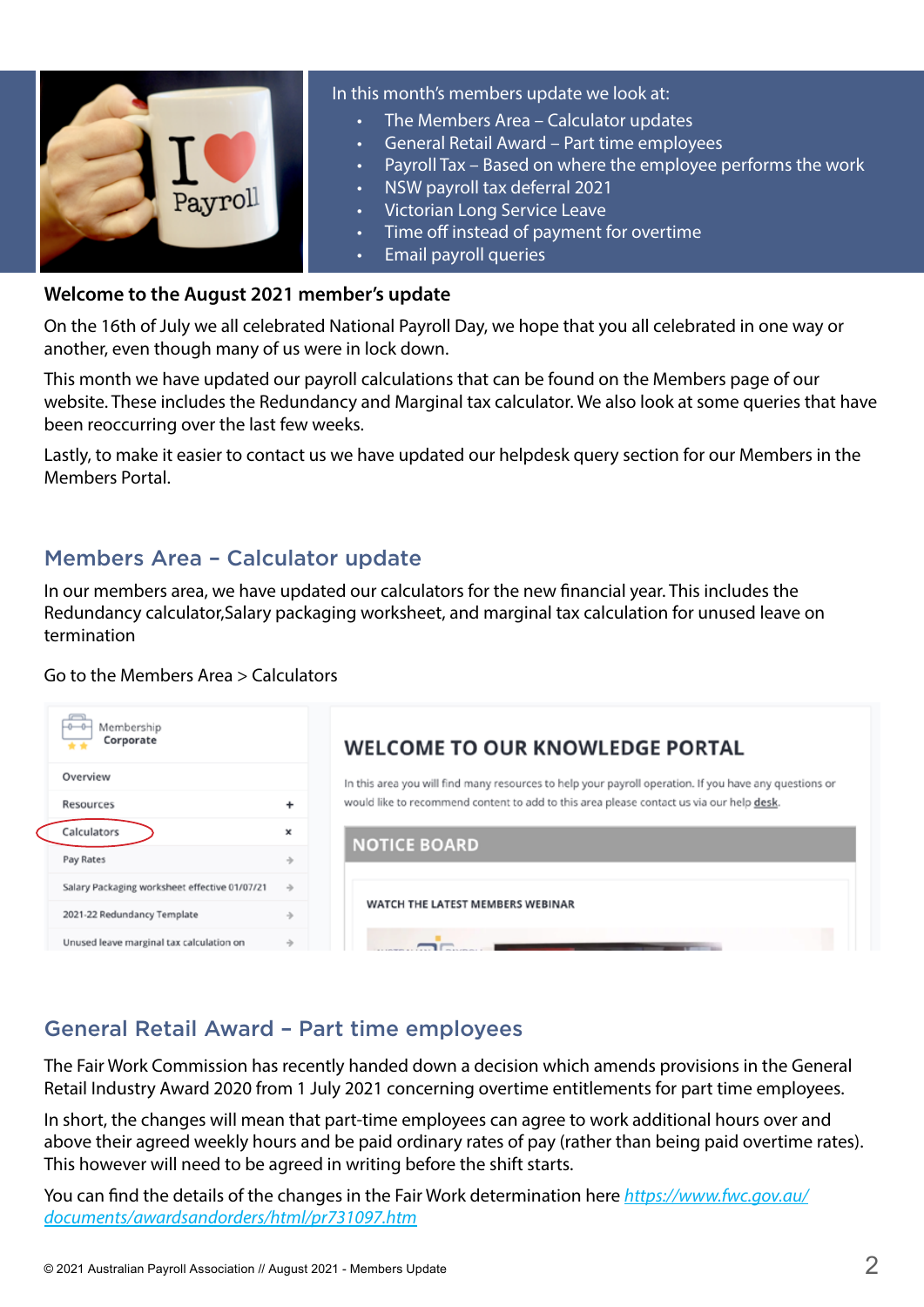Also a reminder that the minimum rate increases for the General Retail Award will apply from the first pay period on or after 1 September 2021.

# Leave accrual on Stand down

Fair work have confirmed that Leave entitlements, such as sick and carer's leave and annual leave, still accrue while an employee is stood down without pay.

LSL will not continue to accrue during periods of stand down except in NSW where there has been an exception between 11 March 2020 to 30 September 2021. Stand down periods will not break service.

# Payroll Tax – Based on where the employee performs the work.

With lockdowns, some employees are working from home. This means that they could be working in another state to where their normal place of work is. When an employee provides services wholly in one state in a calendar month, payroll tax is paid in that state on the wages for that employee. However, if they work in more than one state during the month then you must review your payroll tax obligations.

#### **Services provided in more than one jurisdiction**

If service is provided in more than one state, a four-tiered test is used, called the nexus provision to determine a payroll tax liability when the employee provides services:

- • in more than one Australian jurisdiction in a calendar month, or
- in one or more Australian jurisdiction and partly overseas in a calendar month.

This test uses the location of the employee's principal place of residence (PPR) as a starting point and can take into account other factors related to the employer's business:



**Example;** Joe normally works for ABE Company in NSW. When the lockdowns occurred, he moved back to Victoria for the month of July with his family and will work from home. His company only reports Payroll tax for NSW. As Joe is working in Victoria for the whole of July, ABE Company will now need to register payroll tax for Victoria.

# NSW payroll tax deferral 2021

In response to the worsening impacts of COVID-19 in NSW the NSW Government announced a further Payroll Tax deferral and a new stimulus payment arrangement for all businesses.

- 2020/21 annual reconciliation lodgement due date has been extended to 7 October 2021.
- Employers can defer payments for July and August 2021 return periods until 7 October 2021.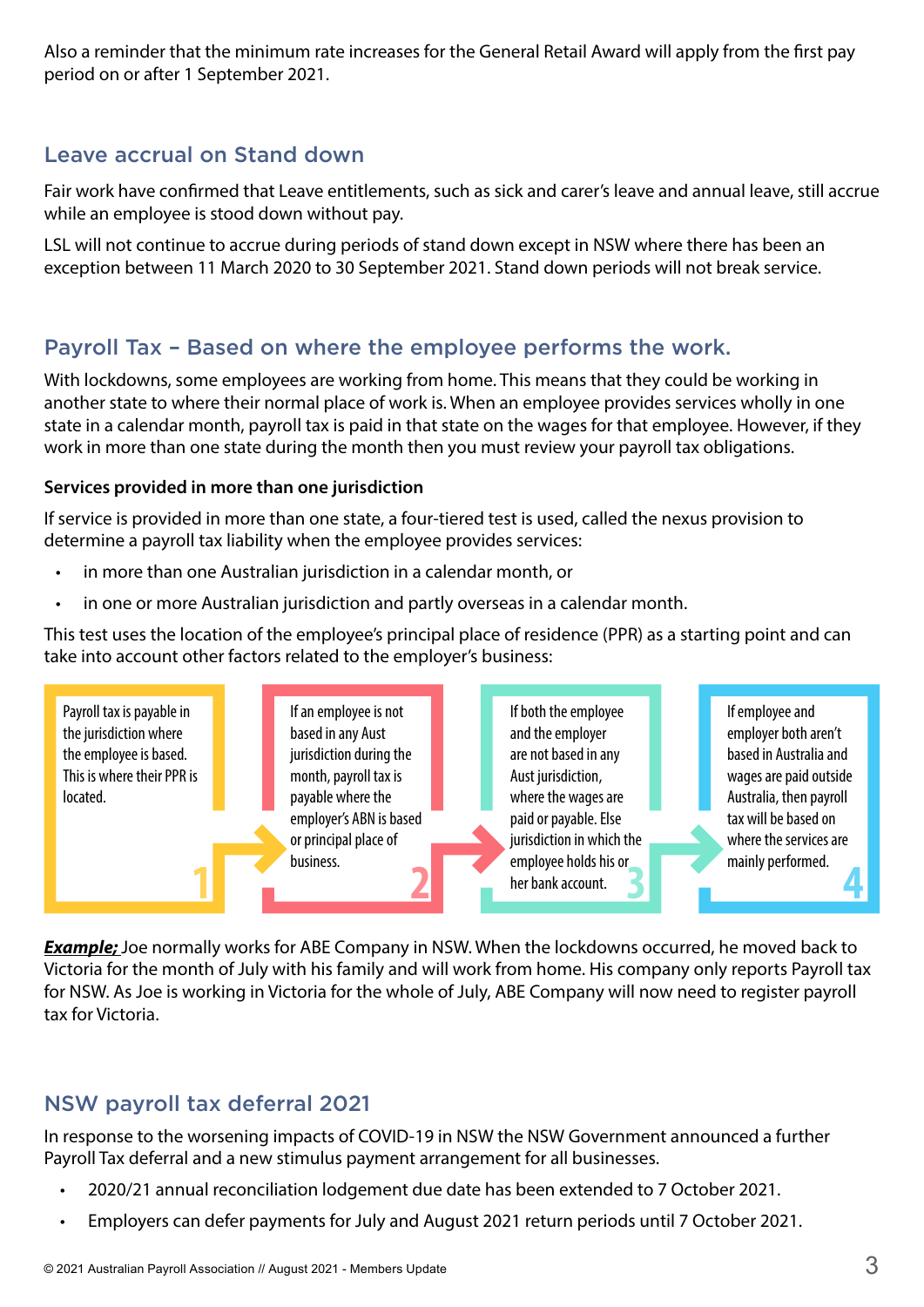- After lodging their 2021 annual reconciliation, employers can pay their outstanding liability in full or enter into a new Stimulus payment arrangement.
- If employers enter into a 2021 Stimulus Payment Arrangement, they can include tax payable from the 2020/21 annual reconciliation and any monthly liabilities for the Jul, Aug and Sept 2021 return periods.

More information will be available by the end of August 2021.

A 25% reduction for businesses:

Employers whose total grouped Australian wages for the 2021/22 financial year are \$10 million or less AND who have had a decline in revenue of 30 per cent or more will have their annual tax liability reduced by 25 per cent.

More information on this 25% reduction will be provided by Revenue NSW by the end of August 2021.

## Victorian Long Service Leave

There are new penalties in Victoria for not complying with Long Service Leave requirements of paying out LSL on their last day of employment. This rule is not a new rule however penalties have increased for noncompliance, with 60 penalty units now able to be applied for each day there is a delay in payment. Penalty unit rates from the 1st of July 2021 to 30 June 2022 is \$181.74 per penalty unit.

60 penalty units (Per Day) =  $$10,904.40$  Per Day

# Time off instead of payment for overtime

We have had a few questions about employees who have taken unpaid leave, and whether the unpaid leave counts towards the total hours in a week for the purposes of calculating overtime.

For example, if an employee who normally works Monday to Friday 38 hours per week, and takes one day of unpaid leave, and then they also work additional hours on Saturday, are the Saturday hours required to be paid at overtime rates?

As per Fair work Act 2009 section 62.4;

- *62 (4) For the purposes of subsection (1), the hours an employee works in a week are taken to include any hours of leave, or absence, whether paid or unpaid, that the employee takes in the week and that are authorised:*
	- *(a) by the employee's employer; or*
	- *(b) by or under a term or condition of the employee's employment; or*
	- *(c) by or under a law of the Commonwealth, a State or a Territory, or an instrument in force under such a law.*

So for the example above, the employee would be entitled to overtime payment for the Saturday worked, because the day of unpaid leave would still count towards their ordinary 38 hours in the week.

An employee and employer may be able to agree to take time off in lieu instead of payment for overtime. Most Awards state 'An employee and employer may agree to the employee taking time off instead of being paid for a particular amount of overtime that has been worked by the employee.' Be mindful that the employee and employer must genuinely agree to this arrangement.

#### *Example: General Retail Industry Award*

#### *21.3 Time off instead of payment for overtime*

*(a) An employee and employer may agree in writing to the employee taking time off instead of being paid for a particular amount of overtime that has been worked by the employee.*